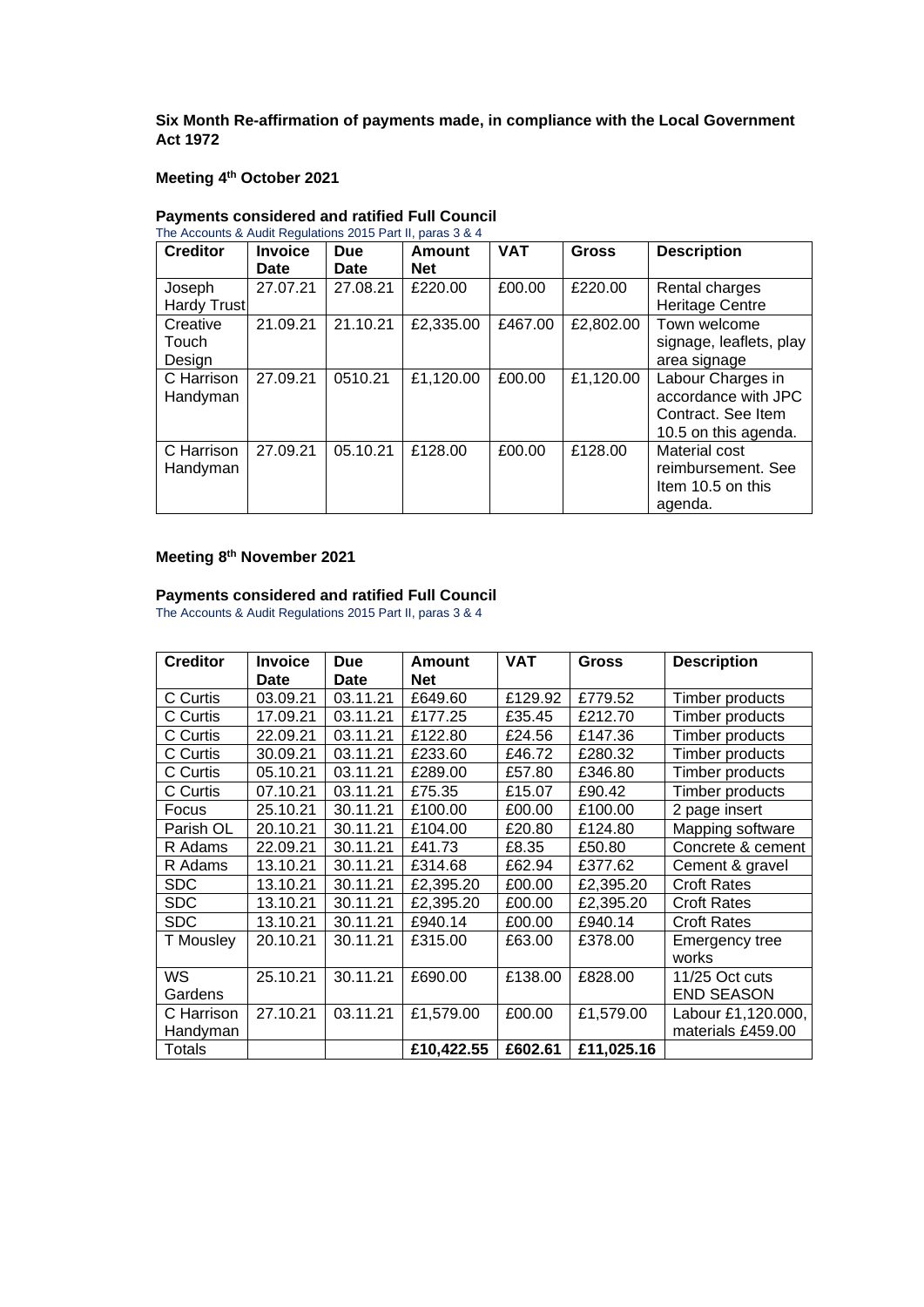## **Meeting 6th December 2021**

| <b>Creditor</b> | <b>Invoice</b> | <b>Due</b> | <b>Amount</b> | <b>VAT</b> | <b>Gross</b> | <b>Description</b>          |
|-----------------|----------------|------------|---------------|------------|--------------|-----------------------------|
|                 | Date           | Date       | <b>Net</b>    |            |              |                             |
| DM Payroll      | 16.11.21       | 16.12.21   | £60.00        | £00.00     | £60.00       | Payroll services            |
| Focus           | 23.11.21       | 23.12.21   | £100.00       | £00.00     | £100.00      | 2 page insert [Dec]         |
| Focus           | 23.11.21       | 23.12.21   | £150.00       | £00.00     | £150.00      | Speed Campaign Poll         |
| R Adams         | 30.10.21       | 30.12.21   | £133.88       | £26.78     | £160.66      | <b>Brook End Pathway</b>    |
|                 |                |            |               |            |              | Postcrete and gravel        |
| <b>RTA</b>      | 24.11.21       | 24.12.21   | £1,476.96     | £295.39    | £1,772.35    | <b>Consultancy Fees for</b> |
| Peter Lowel     |                |            |               |            |              | Car Park Planning           |
| <b>SLCC</b>     | 02.11.21       | 02.12.21   | £20.00        | £5.00      | £25.00       | Final closing tutorial      |
|                 |                |            |               |            |              | fee CiLCA.                  |
| <b>Totals</b>   |                |            | £1,940.84     | £327.17    | £2,268.01    |                             |

#### **Payments considered and ratified by Full Council.**

#### The Accounts & Audit Regulations 2015 Part II, paras 3 & 4

## **Meeting 10th January 2022**

#### **Payments considered and ratified by Full Council.**

The Accounts & Audit Regulations 2015 Part II, paras 3 & 4

| <b>Creditor</b>               | <b>Invoice</b><br><b>Date</b> | <b>Due</b><br><b>Date</b> | <b>Amount</b><br><b>Net</b> | <b>VAT</b> | <b>Gross</b> | <b>Description</b>                                                                                           |
|-------------------------------|-------------------------------|---------------------------|-----------------------------|------------|--------------|--------------------------------------------------------------------------------------------------------------|
| Avon<br>Planning              | 09.12.21                      | 09.01.22                  | 500.00                      | 100.00     | 600.00       | Consulting on NDP                                                                                            |
| Colin<br>Harrison             | 28.12.21                      | 10.01.22                  | 1,120.00                    | 00.00      | 1,120.00     | December labour<br>charges.                                                                                  |
| Colin<br>Harrison             | 28.12.21                      | 10.01.21                  | 1,100.00                    | 00.00      | 1,100.00     | Riverlands and rear of<br>Fieldhouse Close.<br>15m larch fencing,<br>fencing posts etc.<br>PayBack assisted. |
| <b>DM Payroll</b><br>Services | 16.11.21                      | 16.12.21                  | 60.00                       | 00.00      | 60.00        | Salary and taxation<br>preparation.                                                                          |
| Henley<br>Focus<br>Magazine   | 23.11.21                      | 23.12.21                  | 100.00                      | 00.00      | 100.00       | 2-page spread                                                                                                |
| Henley<br>Focus<br>Magazine   | 23.11.21                      | 23.12.21                  | 150.00                      | 00.00      | 150.00       | 5000 leaflet printing<br>and distribution<br>[Speed Management<br>Petition]                                  |
| Henley<br>Focus<br>Magazine   | 22.12.21                      | 22.01.22                  | 120.00                      | 00.00      | 120.00       | 2-page spread plus 10<br>x A4 posters [Speed<br>Management<br>Publicity]                                     |
| M Truslove                    | 06.12.21                      | 06.01.22                  | 100.00                      | 00.00      | 100.00       | Removal of dead tree<br>rear of 35 Riverside<br>Gardens                                                      |
| R Adams                       | 30.10.21                      | 10.01.22                  | 133.88                      | 26.78      | 160.66       | Brook End railway<br>bridge hardcore                                                                         |
| R Adams                       | 15.12.21                      | 10.01.22                  | 126.00                      | 25.20      | 151.20       | Postcrete for<br><b>Fieldhouse Close</b><br>fencing.                                                         |
| R Adams                       | 15.12.21                      | 10.01.22                  | 52.50                       | 10.50      | 63.00        | St Nicholas footpath<br>through copse,<br>hardcore.                                                          |